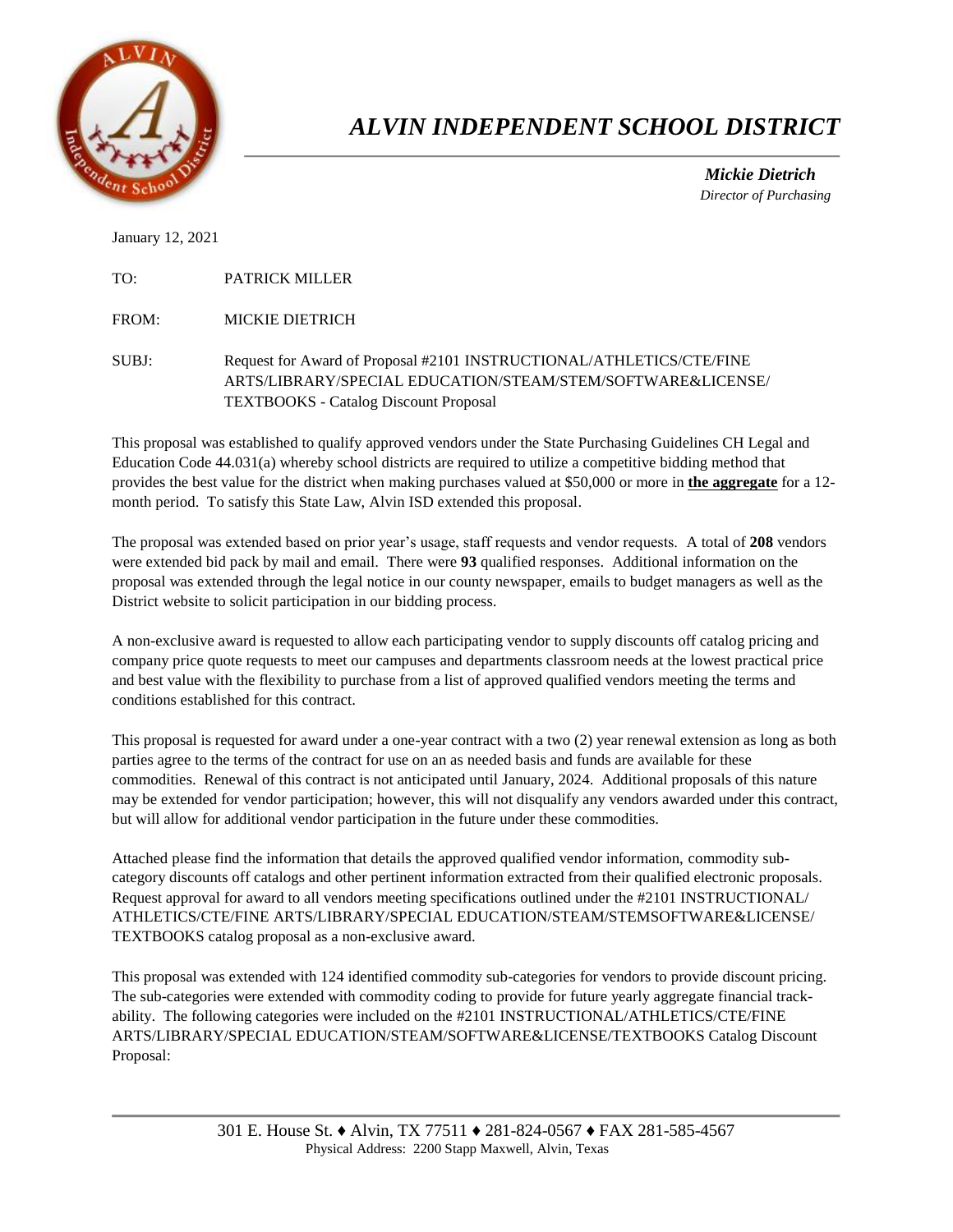*SECTION 1: CORE CURRICULUM/INSTRUCTIONAL EQUIPMENT & SUPPLIES: This proposal covers all CORE CURRICULUM/INSTRUCTIONAL equipment, materials & supplies including the following commodities and descriptions: ESL/Bilingual (INSTESLBILI), Foreign Languages (INSTFOREIGN), General Equipment & Supplies, Includes: Any/all items not otherwise classified/specified (INSTGENSUPP), Language Arts, Includes: Composition, Research, etc. (INSTLANGUARTS), Math/Math Manipulatives, Includes: Algebra, Calculus, Consumer Mathematics, Geometry, etc. (INSTMATH), Science; Includes: Astronomy, Biology, Chemistry, IPC, Physics, etc. (INSTSCIENCE), Social Studies; Includes: Civics, Geography, History, Maps & Globes, World Cultures, etc. (INSTSOCSTUD), Specialty Supplies/Motivational Incentives for the Classroom (INSTMOTIV), Steam/Stem Supplies & Equipment (INSTSTEAMSTEM), Student Planners & Agendas (INSTPLAN), Testing Materials (INSTTESTING), Yearbooks, Elementary & Secondary (YEARBOOKS).* 

*SECTION 2: ATHLETIC EQUIPMENT & SUPPLIES: This proposal covers all ATHLETICS equipment,* 

*materials & supplies including the following commodities & descriptions: APPAREL, Cheerleading (ATHCHEER) Coaches Cloth, Hats/Pants/Polos/Shorts/Windsuits, etc. (ATHLCOACHCLOTH), Footwear (ATHAPPAREL), Team Uniforms/All Sports, Jerseys/Hats/Pants/Polos/Windsuits, etc. (ATHLUNIFORM), Workout Cloth, Pants/Shorts/T-Shirts, etc. (ATHLAPPARELWW),* 

*EQUIPMENT & SUPPLIES: Cheerleading Supplies & Equipment (ATHCHEERSUP)Athletic Decals/Awards, Medals/Motivational Materials/Plaques/Trophies, etc. (ATHDECALS), Athletic General Equipment & Supplies, Includes: Any/all items not otherwise classified/specified (ATHEQUIPSUP), Athletic Trainer and Training (ATHTRAINSUP), Baseball & Softball (ATHBASEBALL), Basketball (ATHBASKETBA), Equipment Reconditioning Supplies; Includes: Maintenance & repair parts for shoulder pads, helmets, weight equipment, etc. (ATHRECON), Field & Track/Cross Country (ATHTRACK), Fitness, Powerlifting & Weight Training (ATHWEIGHT), Football (ATHFOOTBALL), Golf (ATHGOLF), Gymnastics (ATHGYMNAST), Soccer (ATHSOCCER), Swimming/Water Polo (ATHWATERPOL), Physical Education Elementary/Secondary (ATHPEEQUP) Tennis (ATHTENNIS), Volleyball (ATHVOLLEYBA).* 

*SECTION 3: CTE (CAREER & TECHNICAL EDUCATION) EQUIPMENT & SUPPLIES: This proposal covers all CTE (CAREER & TECHNICAL EDUCATION) equipment, materials & supplies including the following commodities and descriptions: Agriculture (CTEAGRICUL), Agriculture/Aquaculture; Includes: Filters, Fish, Food, Pumps, etc. (CTEAQUACUL), Architecture & Construction (CTEARCHCONS), Audio-Video Technology Supplies (CTEAVTECEQP), Auto Tech Collision & Repair (CTEAUTOTECH), Business Supplies; Includes: Accounting, Economics, Finance, Management, Marketing, etc. (CTEBUSINESS), Cosmetology/Barbering (CTECOSMBARB), Criminal Justice (CTECRIMJUST), CTE Equipment Maintenance & Repair (CTEEQUPMNT), Culinary Arts & Bakery (CTECULARTSBAKE), Dental Hygiene (CTEDENTHYG),Engineering & Technical (CTEENGTECH); Family Consumer Science (CTECONSCIEN), Family Consumer Science-Day Care (CTEFAMDAYCARE), Fashion Design (CTEFASHION), Floral Design (CTEFLORAL), Forensic Science (CTEFORSCIE), Graphic Equipment & Supplies,(CTEGRAPHICS), Health Science (CTEHEALTHSC), HVAC (CTEHVAC), Journalism (CTEJOURNALS), Oil & Gas Production (CTEOILGAS), Precision Manufacturing; Includes: CNC Machines, Lathes, Mills, etc. (CTEMANF),Physical Therapy (CTEPHYSTHERAP), ROTC (CTEROTC), Technology; Includes: Maintenance, Parts, Programming, Repair (CTETECH), Veterinary Technician; Includes: Grooming, Implements, Ointments & Vaccines, etc. (CTEVETTECH), Vocational/Technical General Equipment & Supplies: Includes any/all items not classified/specified (CTEEQUIP), Welding Equipment (CTEWELDING).*

*SECTION 4: FINE ARTS EQUIPMENT & SUPPLIES: This proposal covers all FINE ARTS equipment, materials & supplies including the following commodities and descriptions: Art, Elementary; Includes: Brushes, Chalks, Crayons, Equipment, Papers, Paints, Pens, Scissors, Tools etc. (FAELEMSUPPS)*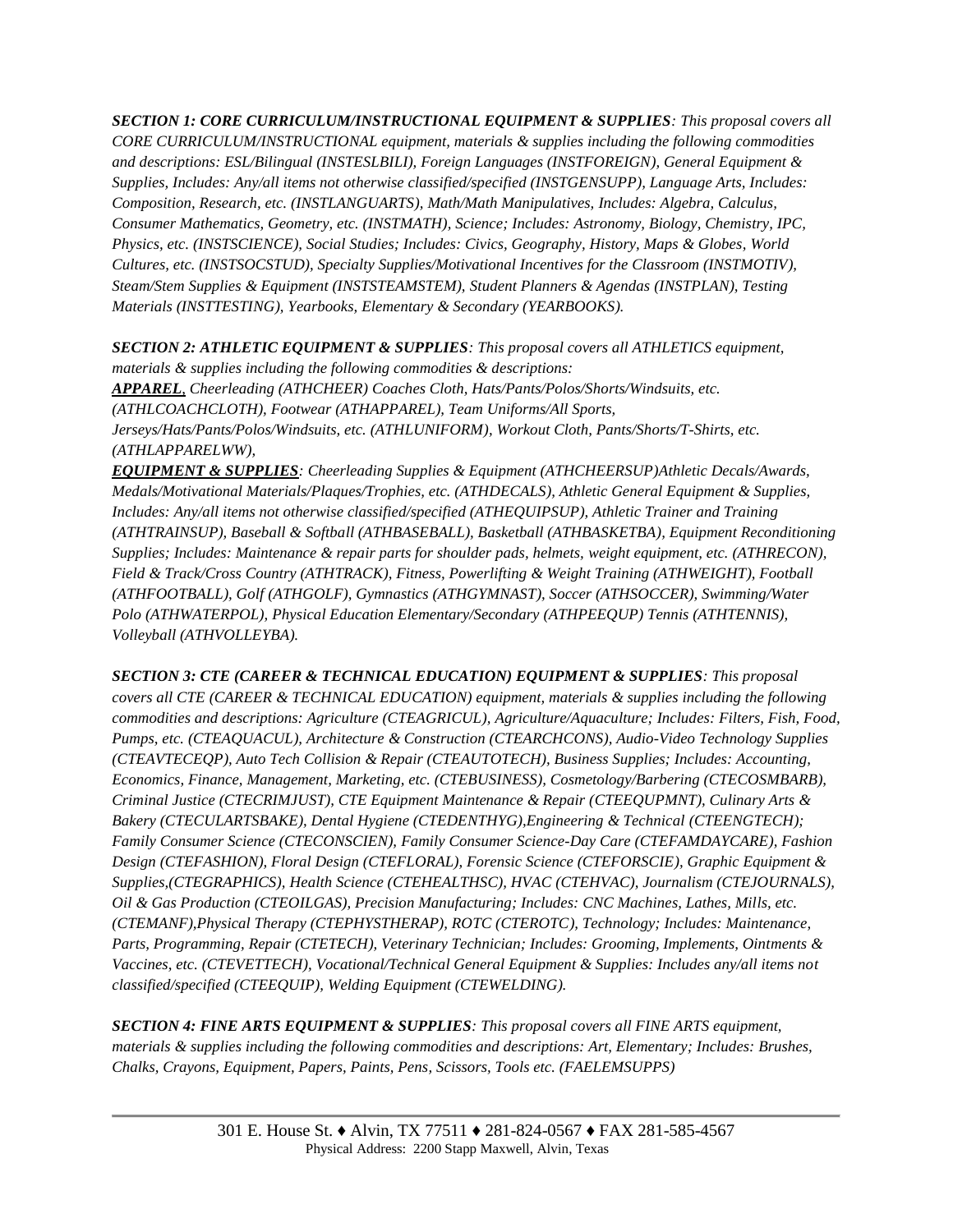*Art, Secondary, Drawing & Painting; Includes: Brushes, Canvas, Chalks, Equipment, Paints, Palettes, Papers, Pens, Scissors, Tools, etc. (FASECONSUPPS), Art, Secondary, Sculpting; Includes: Ceramics Supplies, Clay, Carving Boards, Kilns, Kiln Supplies, Tools, Ceramics (FASECONSULPT), Elementary Music Equipment & Supplies; Includes: Metronomes, Music Cabinets, Musical Instruments, Pianos, Stands, Tuners, etc. (FAELEMUSIC), Elementary Music, General Supplies; Includes: Instruments valued under \$150.00; Bells, Chimes, Recorders, Tambourines, etc. and Repair parts (FAELEMSUPPS), Band, Choir, Orchestra and Elementary Music; Sheet Music/Folios (FASHTMUSIC) Band, Choir, Orchestra Musical Instruments (FAINSTRUMNT), Band & Choir Musical Instrument Maintenance & Repair (FAINSTMNTRP), Band supplies (FABANDSUPP), Band Equipment (FABANDEQUIP),Choir Supplies & Equipment (FACHOIR), Colorguard Supplies (FACOLORGUARD), Orchestra Supplies & Equipment (FAORCHESTRA),Fine Arts Misc. Equipment & General Supplies (FAMISCEQUP),Dance/Drill Team Equipment & Supplies; Includes: Dance Equipment & Supplies, All Accessories and make-up used by dancers/drill teams, Costumes, Practice Uniforms/Uniforms, Warm-ups, etc. (FADANCETEAMS), Elementary Music Instruments & General Supplies; Includes: Any/all items not otherwise classified (FAGENSUPPLIES), Fine Arts General Equipment & Supplies; Includes: Any/all items not otherwise classified/specified (FAEQUPSRV), Theater Arts Equipment & Supplies; Includes: Accessories, Blackbox, Foggers, Lighting, One-Act Plays, Props, Wood Props, Stage Equipment & Supplies, UIL etc. (FASTAGEEQUP), Theater Arts Apparel/Costumes; (FACOSTUMES), Theater Arts Includes: Make-up and accessories used by Actors (FASUPPLIES).*

*SECTION 5: LIBRARY EQUIPMENT & SUPPLIES: This proposal covers all LIBRARY equipment, materials & supplies including the following commodities and descriptions: \*\*NOTE\*\*All Processing fees are to be included in the price of the book\*\*Processing Charges To Include: Bar Codes on inside and outside of book, Downloaded MARC Records to ordering campus upon issuance of Purchase Order. Elementary/Secondary Level Books: Audio-Visual/Media (for use on computers, pre-recorded, instructional materials)Electronic Books, E-Books (LIBELECPUB), Binding Services (LIBBIND), Electronic Periodical Subscriptions; Includes: Journals, Magazines, Newsletters, Newspapers, Publications, etc. (LIBBKMAGPUB), Electronic Publications (E-Books) (LIBELECLIB), General Supplies; Includes: Bookends, Covers, Jackets, Stamps, Tapes, Any/all items not otherwise classified/specified, etc. (LIBGENSUPP), Instructional Textbooks (LIBINSTTEXTB), Paper Back Books (LIBPAPERBACK), Periodical Subscriptions; Includes: Journals, Magazines, Newsletters, Newspapers, Publications (LIBPERIODIC), Pre-Bounds (LIBPREBND), Recycled Publications/Used Textbooks (LIBUSEDTEXTB), Reference Books; Includes: Dictionaries, Encyclopedias, Thesaurus', etc. (LIBREFERBKS), Standard Library Book Collections (LIBSTANDBOOKS).* 

*SECTION 6: SPECIAL EDUCATION/INSTRUCTIONAL EQUIPMENT & SUPPLIES: This proposal covers all SPECIAL EDUCATION/INSTRUCTIONAL equipment, materials & supplies including the following commodities and descriptions: Adapted P.E. and Physical Fitness (SPEDADAPT), Braille & Vision Teaching Supplies (SPEDVISAID),*  Assistive Technology; i.e. Special Education (CIS), Hardware, Peripherals, Software, etc. (*SPEDASSISTECH*), *Dyslexia/Instructional (SPEDDYSLEXI), Special Education General Supplies – Misc.to include: all items not otherwise categorized (SPEDGENSUPPS), Music Therapy (SPEDMUSTHER), Nurse/Clinic Supplies; Includes: Any medical equipment & supplies needed to meet the needs of intellectually and/or physically challenged students (NURSESUPP), Occupational/Technical & Physical Therapy Supplies & Equipment (SPEDOTEQUIP), Orientation & Mobility Equipment; Includes: Equipment designed to meet the needs of physically challenged students (SPEDOMEQUIP), Prosthetic Devices, Supplies, Includes: Auditory Testing Equipment, Electronic Reading Devices, Hearing Aids, Equipment and/or supplies for Speech Therapy, etc. (SPEDPROSTH).*